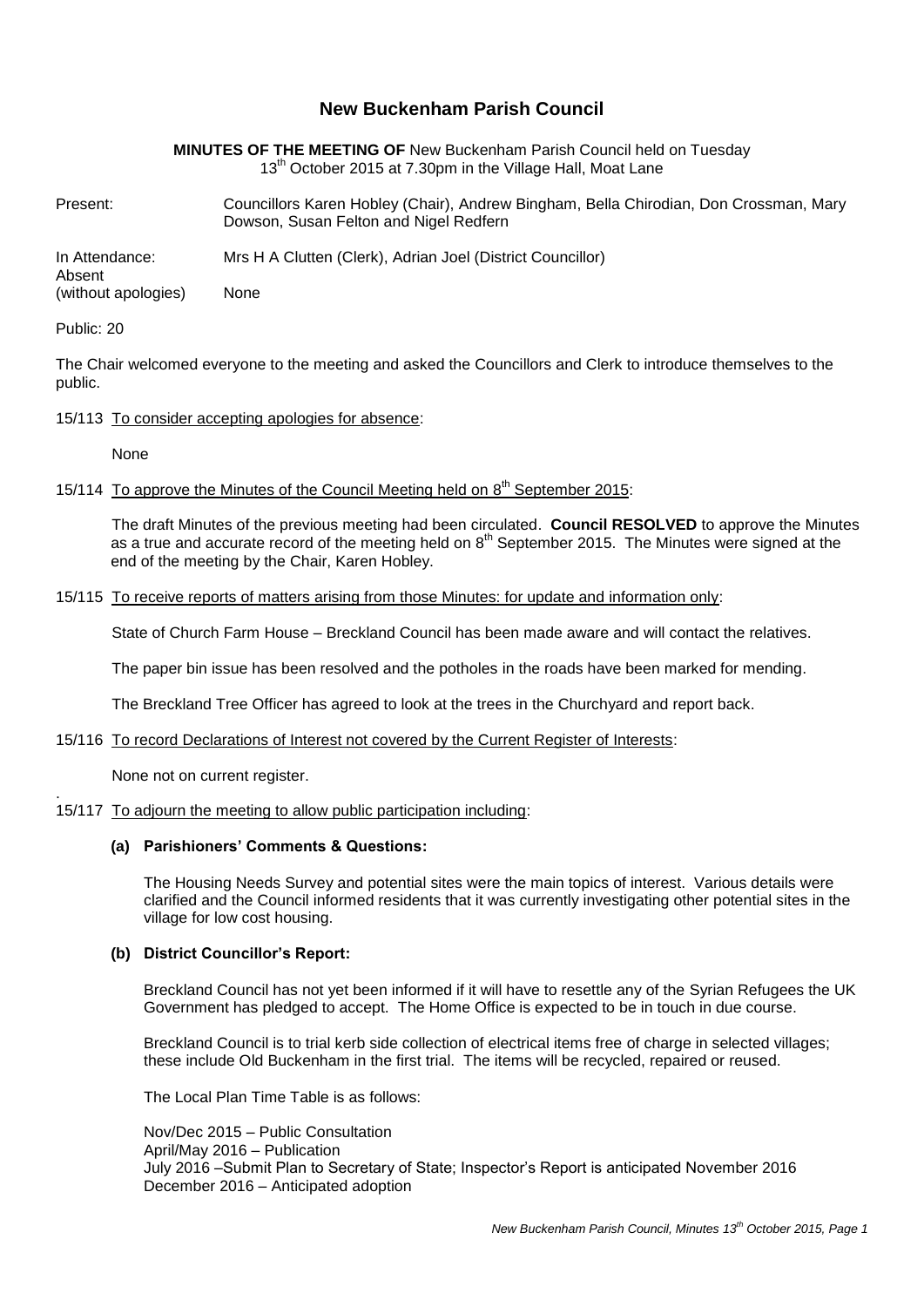### **(c) Parish Councillor Reports:**

Councillor Redfern has a date for the next SNAP meeting, 24<sup>th</sup> November; the Chair asked Councillors to email him about any issues that they wanted him to bring up at the next SNAP meeting. The Chair also suggested that an item be placed in the Parish News asking for residents to contact Councillor Redfern with any policing issues they wanted raised.

Councillor Chirodian said that there has been a theft of coping stones from the walls at The Grange, the police have been informed.

Council meeting resumed.

#### 15/118 Planning:

No new applications or decisions.

#### 15/119 Financial Matters:

### **(a) To receive a financial summary report from the Clerk:**

A financial report had been circulated to the Councillors prior to the meeting. The Clerk reported that the second half of the precept and grant had been received.

The Clerk also reported on the recent intermediate audit which had proved a little troublesome, especially when the nominated auditor suddenly left Mazars.

### **(b) To approve payments to be made:**

**Council RESOLVED** to authorise the following payments:

| <b>Cheque No</b>                | <b>Item</b>                                                              | Vat £   | Gross £ |
|---------------------------------|--------------------------------------------------------------------------|---------|---------|
| <b>Cheques drawn 13/10/2015</b> |                                                                          |         |         |
| 101796                          | Mrs H A Clutten expenses plus any additional hours<br>less tax, October  | £0.00   | £97.66  |
| 101797                          | Broadland Tree Services, October 2015 Invoice                            | £92.10  | £552.60 |
| 101798                          | Mrs V Highton, Community Car, BDC Share                                  | £0.00   | £87.72  |
| 101799                          | T T Jones Electrical Ltd, Street Light Maintenance Oct,<br>Nov, Dec 2015 | £15.98  | £95.89  |
| <b>Totals</b>                   |                                                                          | £108.08 | £833.87 |
|                                 | For information: payments by DDR /SO                                     |         |         |
| 08.10.2015                      | Mrs H A Clutten, Basic Pay and Office Allowance less tax                 | £0.00   | £238.74 |
| 11.10.2015                      | E-ON Street Lighting                                                     | £2.90   | £60.90  |

### 15/120 Street Lighting:

The Clerk reported that the lighting contractor could not install a new bracket on the light on the Village Green due to the design of the light fitting; the Clerk has asked for a report on the safety of the light. Due to the possible health and safety issue with this light, **Council RESOLVED** that the Clerk should spend whatever it might cost to make the light secure once she had received a report from the lighting contractor.

The Clerk also reported that the Lighting Contractor had offered to come to a meeting to give a presentation on new street lighting. Council considered that it was not quite ready for that stage in the planning of new street lighting.

Councillor Redfern had produced a very thorough report on the current street lighting and had provided an example of a street lighting survey which had been carried out in another village. The Council agreed that it should proceed with a street lighting survey in the village and asked Councillor Redfern to produce a survey using the example as a framework; the proposed survey to be brought to the next Council Meeting for agreement.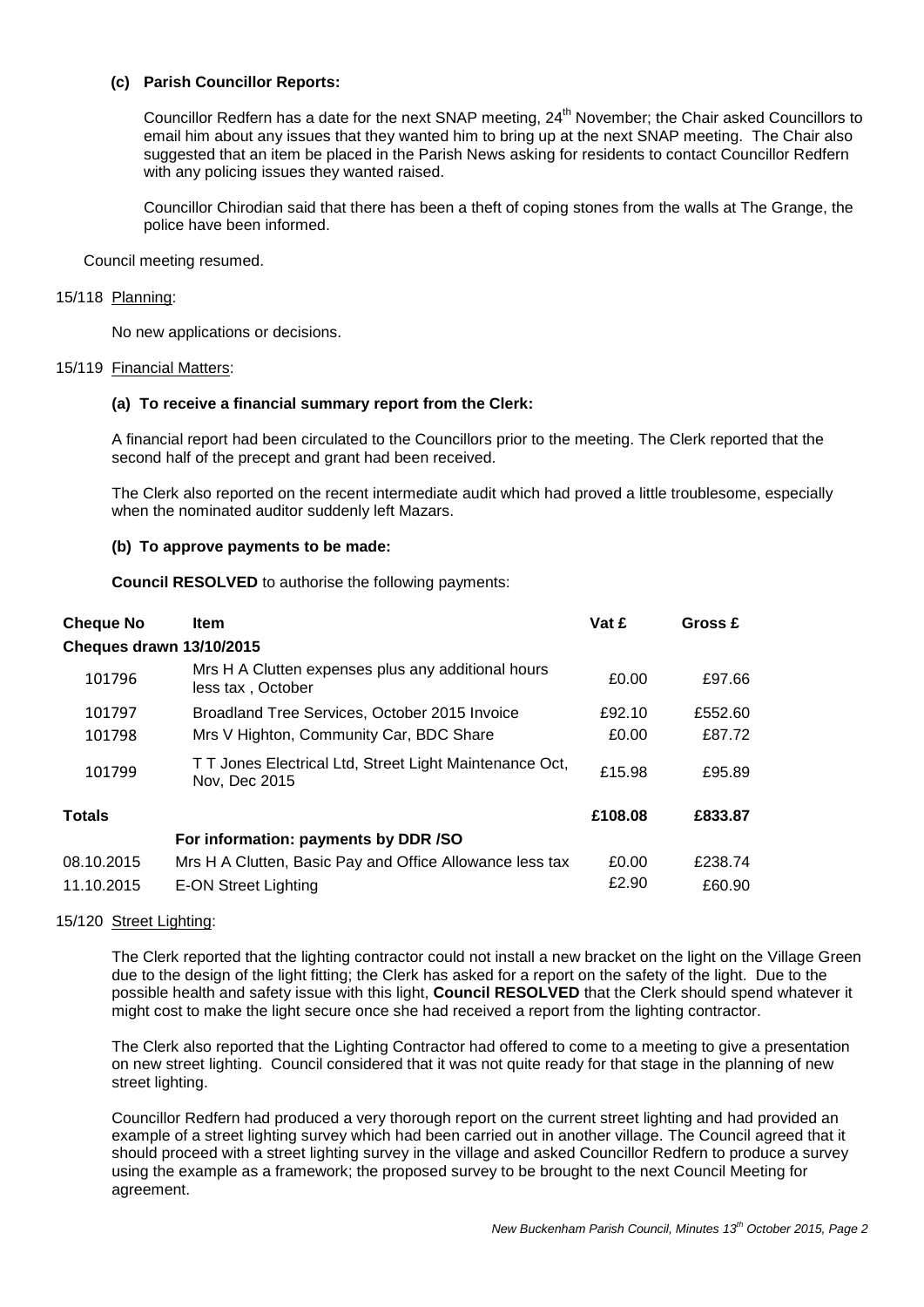The Clerk was asked to establish what the saving in electricity might be if the lights were turned off for part of the night.

### 15/121 Plans for improving car parking and barriers on the Common:

Councillor Crossman has received 2 quotations and is waiting for a third one to be received.

### 15/122 To consider what action should to take regarding some trees in the Churchyard – Update:

The Breckland Council Tree Officer has not yet visited the Churchyard so there is nothing to report at present.

### 15/123 To consider purchasing a new Notice Board – discussion of what type of board is favoured by the Council

Councillor Bingham had distributed a photograph of a wooden noticeboard at Hickling; this received favourable comments from Councillors. He has contacted the designer who is willing to come and talk to the Council about a design. Council requested that Councillor Bingham arranged a date with the designer to come to a future Parish Council Meeting.

### 15/124 Project Fund Update:

The Project Fund group has now organised a meeting for 22<sup>nd</sup> October 2015.

15/125 Any Play Area issues including update on annual inspection:

The Clerk gave an update on the organisation of annual inspection; she had finally been able to establish contact with the contractor after a number of emails went unanswered. The Annual Inspection will now be arranged.

Councillor Chirodian said that the maze should now be replaced, possibly with a large swing; she also had some other suggestions. Councillor Chirodian was asked to circulate a proposal for up-dating some of the play area. Councillor Joel said that matched funding is available from Breckland District Council.

### 15/126 To approve a donation to the Royal British Legion for the annual wreath:

**Council RESOLVED** to make a donation of £25 to the Royal British Legion for the Remembrance Day wreath. Cheque no 101800 for £25 was drawn and signed by two Councillors.

### 15/127 To set a budget for the Parish Christmas Tree:

**Council RESOLVED** to set a budget of £300 maximum for the village Christmas Tree this year.

### 15/128 Housing Needs Survey:

As there had been considerable discussion of the Survey during public participation the Chair moved that there should be no further discussion of the issue. Councillor Chirodian proposed that the Council should find out what the village thinks about low cost housing, an opinion survey. It was agreed that this should be considered after one or more sites were identified.

### 15/129 To receive items of correspondence:

Glasdon, Local Councils, Leaflet, October 2015 Letter from J Pennell re Town Houses plus my response Letter re Churchyard from C Pearson, which I have acknowledged until we have more to report Email request from East Anglian Air Ambulance for financial support Details from NALC of Transparency Fund Meetings – a fund has been set aside to help Councils with an income of less than £25,000 to meet the legal requirements of the new Transparency Code requirements – costs than can be covered include the purchase of a laptop, connection to the internet and the cost of setting up a website

### 15/130 To confirm the date of the next Parish Council Meeting as 10<sup>th</sup> November 2015

Confirmed and items for the agenda will include:

Housing Needs Survey Street Lighting